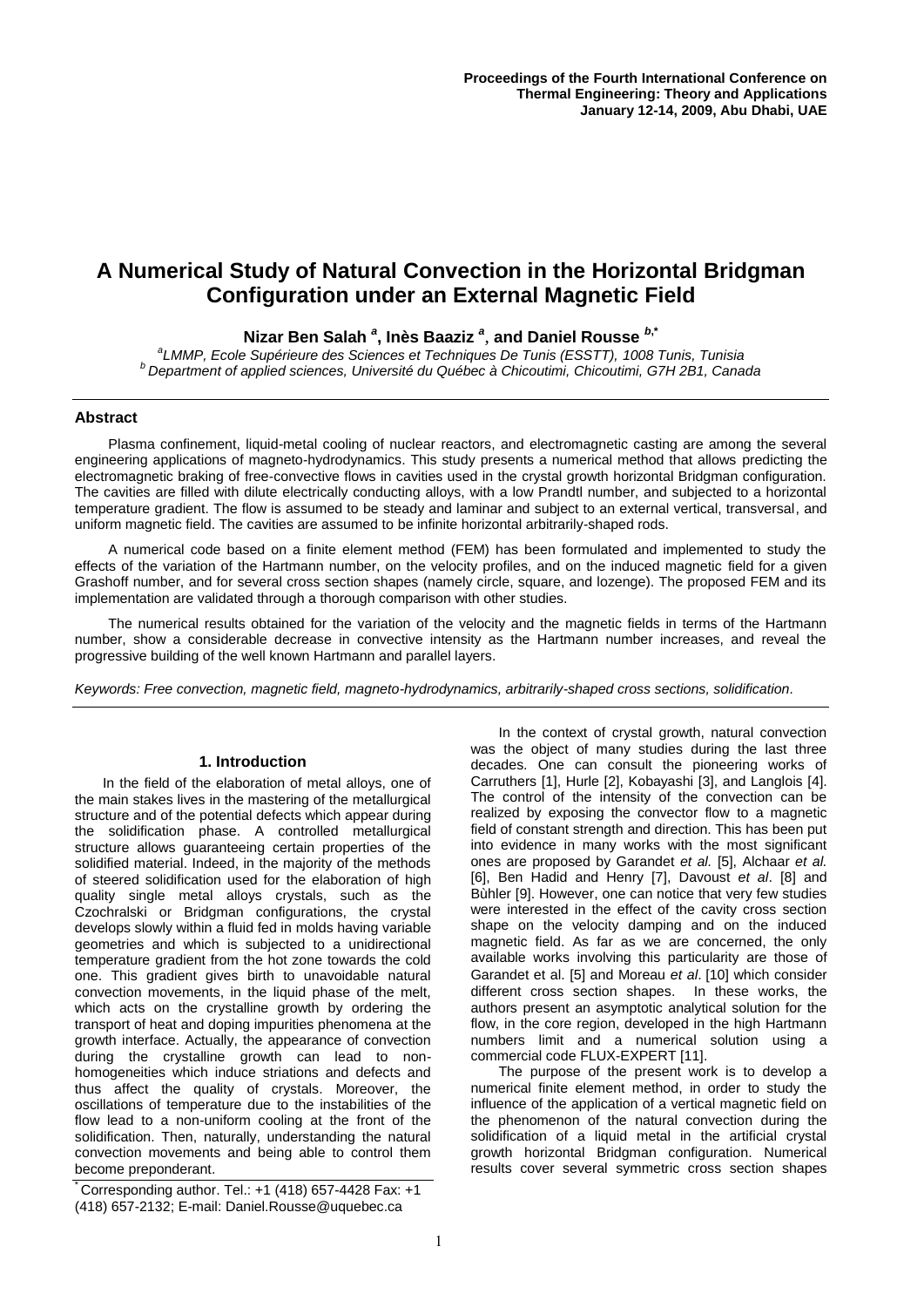(circle, square, and lozenge) and are obtained for perfectly electrically and thermally insulating walls. The rest of the paper is organized in five sections:

- In the second section, the mathematical modeling of the studied problem is presented. Essentially, the phenomenon can be described by partial differential equations coupled with an integral flow conservation equation. Under the assumptions stated for the problem, these equations can be summarized as two Poisson equations coupled through their right hand side members.
- The third section briefly presents the dimensionless model which stresses attention on the relevant parameters that govern the phenomenon.
- In the next section, the weak integral form of the problem and the usual associated discretization process are discussed.
- In the fifth section, some of the most important results are presented. These results mainly show the development of the electromagnetic braking of the flow and the building of the Hartmann and parallel layers, as the Hartmann number increases.
- Discussions of results and main conclusions are drawn in the sixth and last section.

## **2. Mathematical description**

The studied configuration is an infinite horizontal rod for which the cross-section *S* is defined by the equations  $z_1(y)$  and  $z_2(y)$  of its upper and lower half contours. The geometry is supposed to be filled with an electrically conducting liquid and submitted to an externally applied vertical uniform magnetic field  $\vec{B}_0$  (see Fig. 1).



#### **Figure 1: Studied configuration in present work**

In this work, we are only concerned with the fully established regime of zero flow rate driven by buoyancy. The velocity  $\vec{u}$  and the induced magnetic field  $\vec{b}$  which is superposed to the applied magnetic field  $\vec{B}_0$  are then collinear and directed along the horizontal axis  $Ox$ . Under the Boussinesq approximation and in the limit of low Prandtl number, which is completely justified for liquid metals, the velocity and the induced magnetic field satisfy the following mathematical description involving three linear equations of motion and induction.

$$
\vec{v}.\vec{u} = 0 \tag{1}
$$

$$
\rho_0 \, v \, \nabla^2 \vec{u} = \vec{\nabla} p - \vec{j} \times \vec{B}_0 + \rho_0 \beta G x \vec{g} \qquad (2)
$$

$$
\nabla^2 \vec{b} = -\mu \sigma \left( \vec{B}_0 \cdot \vec{v} \right) \vec{u}
$$
 (3)

Where  $p, \nu, \mu, \sigma, \rho_0, \beta$  and  $\overline{\jmath}$  denote respectively the total pressure, the kinematic viscosity, the magnetic permeability, the electrical conductivity, the density, the thermal dilatation coefficient, and the electric current density. It is noticeable that this set of equations does not require any assumption on the value of the magnetic Reynolds number, since  $(b, \overline{v})$  is identically zero and that  $\overrightarrow{l}$   $\times$   $\overrightarrow{b}$  is a pure gradient incorporated into the definition of the pressure such that:

$$
p = p_{stat} + \rho_0 g z + \frac{b^2}{2\mu} \tag{4}
$$

Integrating the projection of equation (2) in the  $z$ direction yields

$$
p = -\rho_0 \beta G x [z - \bar{z}] g \tag{5}
$$

Where the constant  $\frac{z}{z}$  has to be such that total flow rate in the cross section *S* is zero:

$$
\iint_{S} u \, dydz = 0 \tag{6}
$$

The equations of the problem can then be summarized as two Poisson equations coupled through their right hand side terms, together with the equation (6), which implicitly determines the constant  $\bar{z}$ :

$$
\Delta u = -\frac{\beta G}{v}(z - \bar{z}) - \frac{B_0}{\rho_0 \mu v} \frac{\partial b}{\partial z} \tag{7}
$$

$$
\Delta b = -\mu \sigma B_0 \frac{\partial u}{\partial z} \tag{8}
$$

The boundary conditions are classical. On the contour of section *S* they imply the no-slip condition  $(a = 0)$  and the continuity of *b*. In this work, we limit ourselves to the study of perfectly insulating walls, then, by virtue of Ampere's law  $\boldsymbol{b}$  =0.

#### **3. Dimensionless model**

It is convenient to use non-dimensional variables based on a typical length *H* of the section *S*, on  $B_0$  and on the physical properties of the fluid. For our problem, we prefer to introduce the following variables:

$$
Y = y/H, Z = z/H, U = \frac{uH}{v}, B = \frac{b}{B_0 \mu \sigma v}
$$

Then, the non dimensional model for the problem involves the following set of equations:

$$
\Delta U - Gr(Z - \bar{Z}) + Ha^2 \frac{\partial B}{\partial z} = 0 \tag{9}
$$

$$
\Delta B + \frac{\partial v}{\partial z} = 0 \tag{10}
$$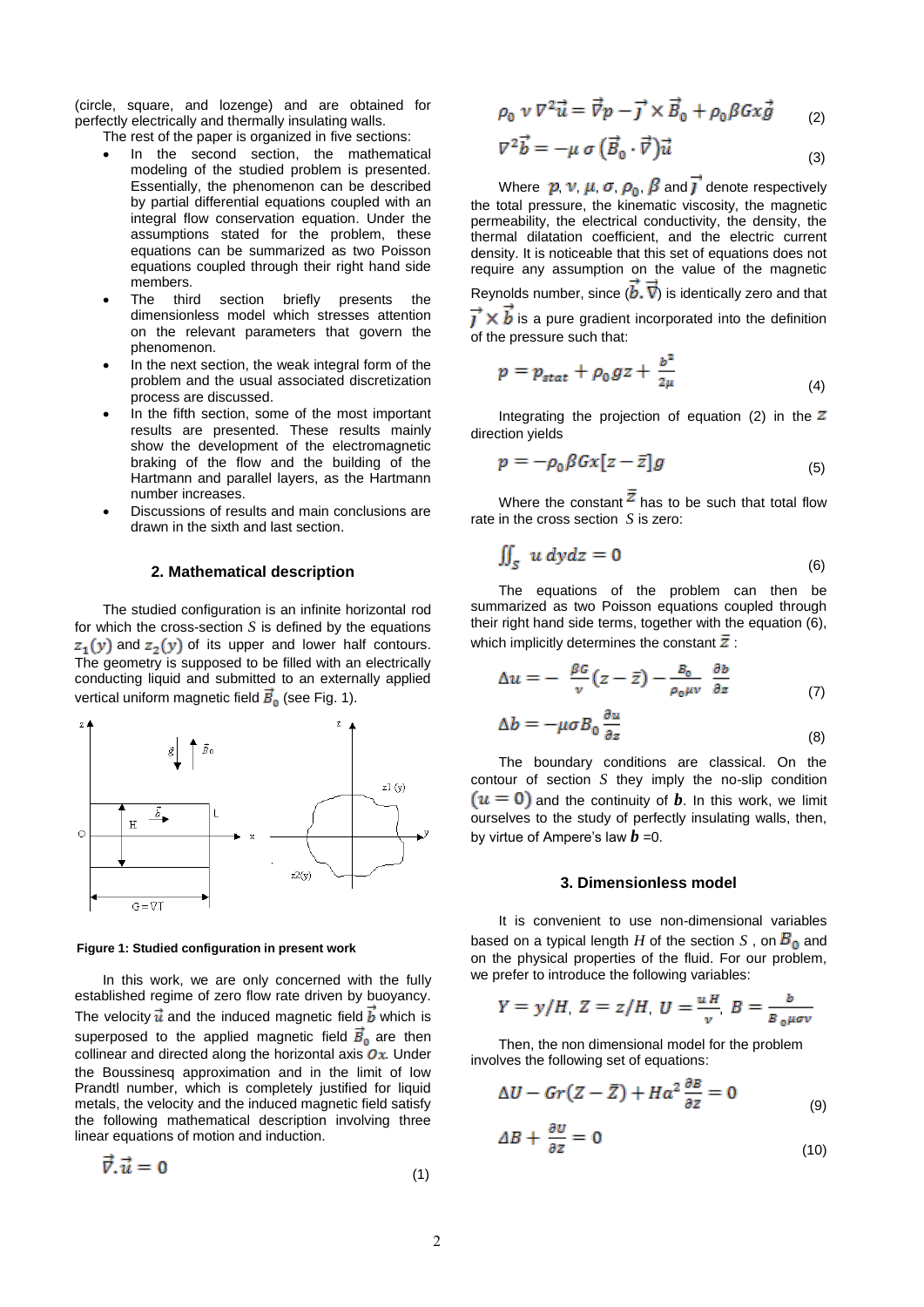$$
\iint_{S} U dY dZ = 0 \tag{11}
$$

Where  $Ha$  and  $Gr$  are respectively the dimensionless Hartmann and Grashoff numbers defined such that:

$$
Ha = \sqrt{\frac{\sigma}{\rho v}} B_0 H \qquad Gr = \frac{\rho_0 g \beta G H^4}{v^2}
$$

In general, such an integral-differential set of equations might require long iterative procedure to determine the constant  $\bar{Z}$ . In this particular case, however, the difficulty is easily overcome, because the flow rate is a linear function of  $\bar{Z}$ . For symmetric sections  $\bar{Z}$  is simply zero. So, the equations of interest can finally be written as two coupled Poisson equations:

$$
\Delta U - Gr Z + Ha^2 \frac{\partial B}{\partial z} = 0 \tag{12}
$$

$$
\Delta B + \frac{\partial U}{\partial z} = 0 \tag{13}
$$

# **4. Variational formulation**

The strong Galerkin integral formulations of the problem are obtained by multiplying equations (12) and (13) by two test functions  $v_1$  and  $v_2$  belonging to  $H_0^1(\Omega)$  and by integrating over the domain. The weak Galerkin formulations are then obtained after integration by parts of the second order terms and can be written as:

$$
\int_{\Omega} \left[ H a^2 \frac{\partial B}{\partial z} v_1 - \left( \frac{\partial U}{\partial y} \frac{\partial v_1}{\partial x} + \frac{\partial U}{\partial z} \frac{\partial v_1}{\partial z} \right) \right] dY dZ = \int_{\Omega} Gr Z v_1 dY dZ \tag{14}
$$

$$
\int_{\Omega} \left[ -\left( \frac{\partial B}{\partial Y} \frac{\partial v_2}{\partial Y} + \frac{\partial B}{\partial Z} \frac{\partial v_2}{\partial Z} \right) + \frac{\partial U}{\partial Z} v_2 \right] dY dZ = 0 \tag{15}
$$

As usual, the associated discrete problem can be stated as:

$$
\sum_{\Omega \in \mathcal{S}} \int_{\Omega \in \mathcal{S}} \left[ H a^2 \frac{\partial B_h}{\partial z_h} v_{1_h} - \left( \frac{\partial v_h}{\partial v_h} \frac{\partial v_{1_h}}{\partial v_h} + \frac{\partial v_h}{\partial z_h} \frac{\partial v_{1_h}}{\partial z_h} \right) \right] dY dZ = \int_{\Omega \in \mathcal{S}} Gr \; Z_h \; v_{1_h} \; dY dZ \tag{16}
$$

$$
\Sigma_{\Omega\epsilon} \int_{\Omega\epsilon} \left[ -\left( \frac{\partial B_h}{\partial Y_h} \frac{\partial v_{2h}}{\partial Y_h} + \frac{\partial B_h}{\partial Z_h} \frac{\partial v_{2h}}{\partial Z_h} \right) + \frac{\partial v_h}{\partial Z_h} v_{2h} \right] dY dZ = 0 \tag{17}
$$

The integral form (16)-(17) has been interpolated on linear triangular elements. The unstructured mesh is concentrated near the walls where the Hartmann and the parallel layers are supposed to develop and since their thickness ( $Ha^{-1}$  for Hartmann layers and  $Ha^{-1/2}$ for parallel layers) diminishes with increasing Hartmann numbers, the grid densities have been chosen according to the value of the Hartmann number  $Ha$ . Selected grids involving more and more nodes where then used to ensure that, for the final one retained here, the numerical solution is insensitive to further grid refinements.

#### **5. Numerical predictions**

The first numerical test was intended to validate the formulation, the discretization, and the implementation of the proposed finite element method. The numerical solution for the velocity filed was obtained for the case of a rod of circular cross section with  $Ha = 10^{-12}$  (that is no magnetic field) and  $Gr=10^6$ (to compare with a benchmark solution) (see Fig. 2). This numerical solution was then compared with the acknowledged analytical solution presented by Bejan *et al* [12] for fully developed natural convection flows in long circular pipes subject to temperature gradients with the same Grashoff number. As expected, the two solutions are in perfect agreement thus enabling the method for numerical analysis.

Then, the interest was put on the variation of the cross-section shape. Three different shapes in the *Y-Z* planes were considered: square, circle and lozenge

(see Fig. 3) and for the rest of the results presented herein, the Grashoff number is chosen to be: Gr=10<sup>5</sup>.



Fig. 2: Velocity contours for  $Ha = 10^{-12}$  and  $Gr=10^6$ .

Since equations (12) and (13) are linear and that the investigated sections are symmetric with respect to axes  $Y$  and  $Z$ , the solutions  $U$  and  $B$  are also symmetric with respect to  $Z$  and anti-symmetric with respect to  $Y$ . As a result, the solution can be obtained only for a quarter of the domain (see Fig. 3). Fig. (4), (5), and (6) show the contours of the non dimensional velocity field respectively in circular, square and lozenge cross sections.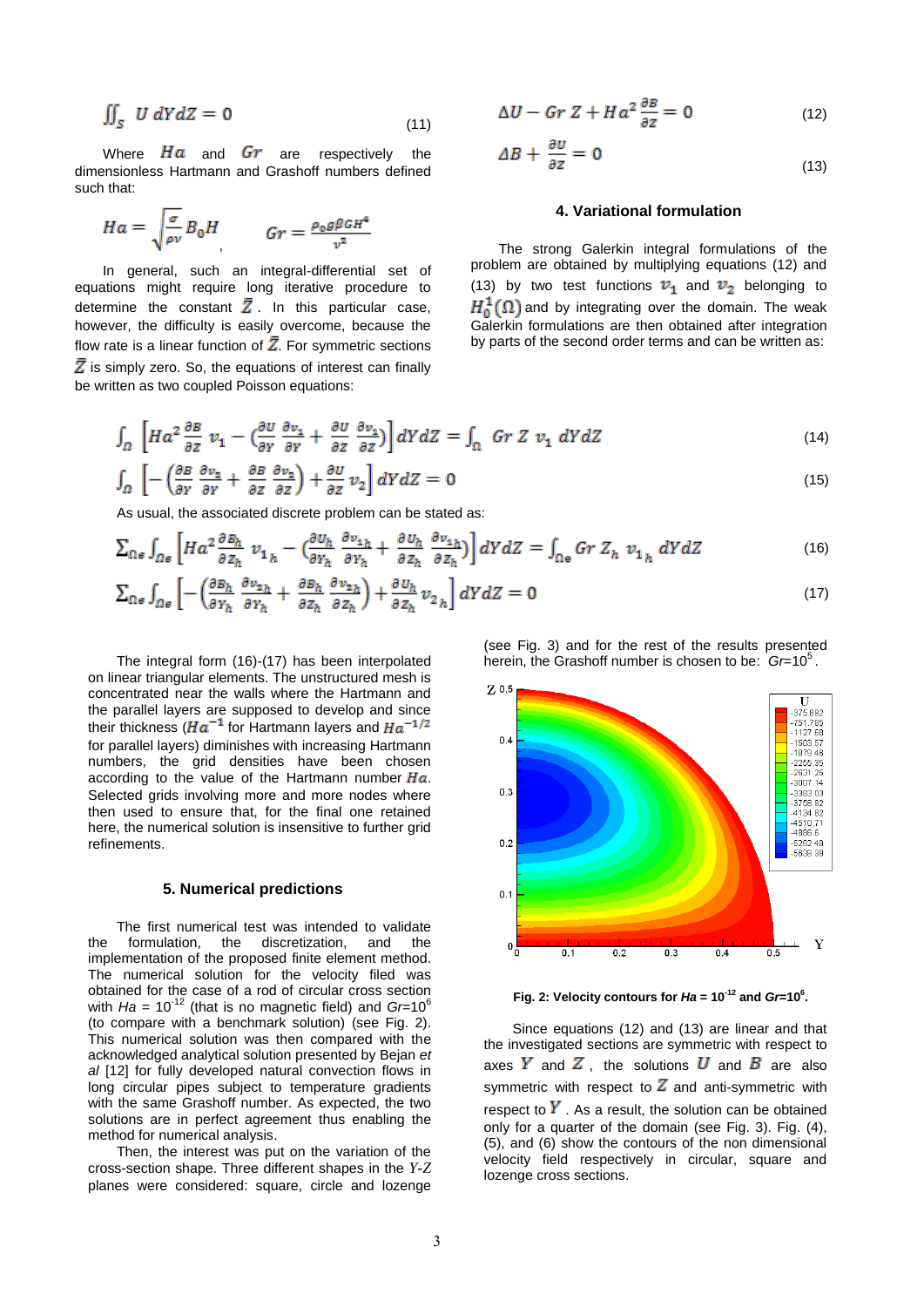

**Fig. 3: Cross section shapes of the infinite rods investigated in this study and relevant notation**







**Fig. 4: Velocity field for the circular rod: a)** *Ha* **=5 ; and (b)**  *Ha* **= 100**

**Figure 5: Velocity field for the square rod: a) Ha =50 ; and (b) Ha = 100**

(b)

0 0.1 0.2 0.3 0.4 0.5

The electromagnetic braking of the Lorentz forces is obvious on all figures. Both for the circular, square, and lozenge-shaped sections, for which results are presented

 $0<sub>0</sub>$